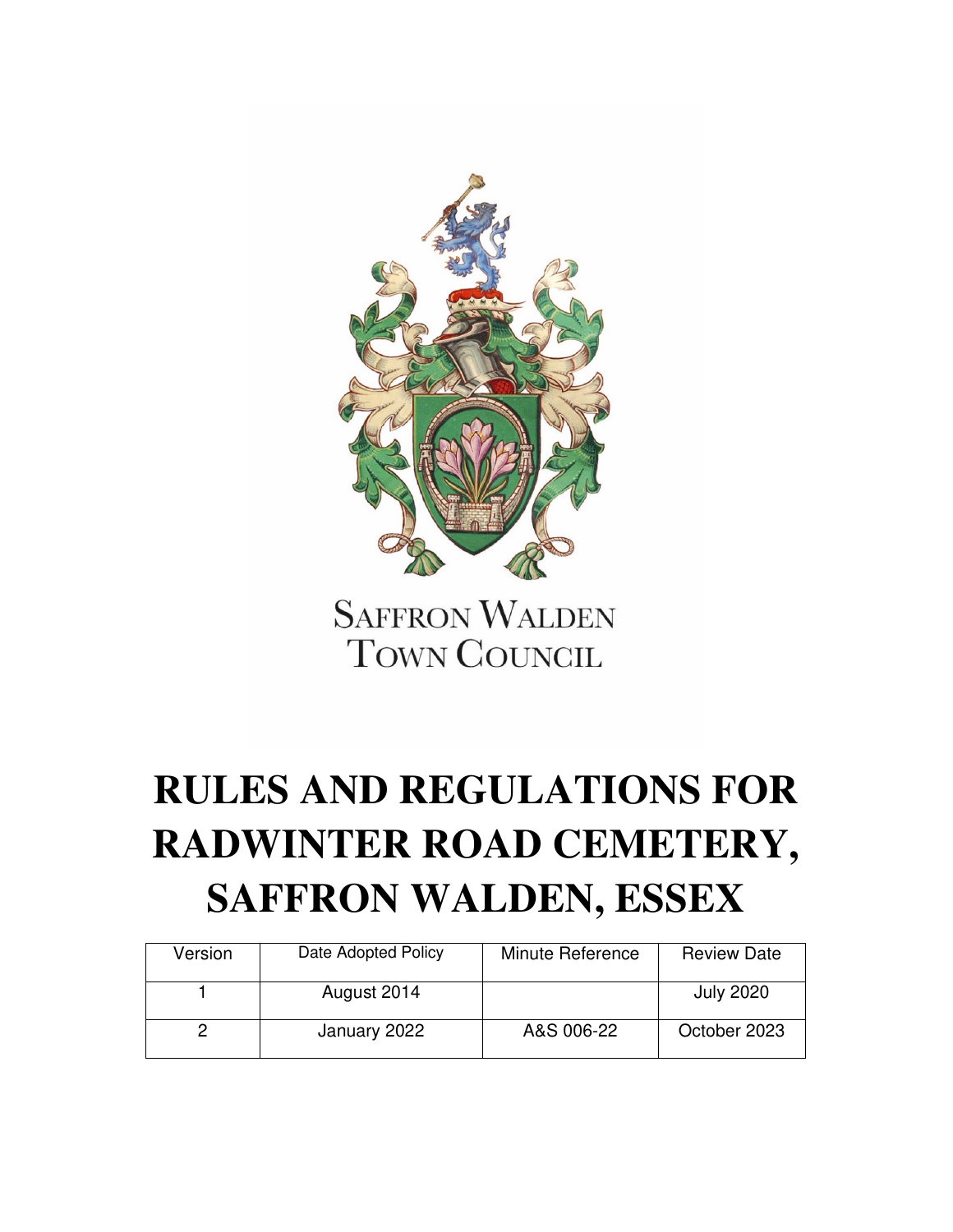## **RULES AND REGULATIONS**

# **SAFFRON WALDEN CEMETERY, RADWINTER ROAD, SAFFRON WALDEN, ESSEX**

Made pursuant to Section 38 of the Burial Act 1852 and 1977 Cemeteries Act, by Saffron Walden Town Council as the Burial Authority with respect to the Management of the Cemetery provided by them in Radwinter Road, Saffron Walden

## **DEFINITIONS**

1. Throughout these regulations:

"The Council" means Saffron Walden Town Council.

"The Cemetery" means the Cemetery provided by the Council and situate at Radwinter Road, Saffron Walden.

"Grave" means a burial place formed in the ground by excavation and without any internal wall of brickwork or stonework or any other artificial lining.

"Vault" includes underground burial-places of every description except graves to which the word "grave" interpreted as aforesaid applies. Inhabitant" means for the purpose of these regulations a person who

(a) is, or was at the time of his or her decease, rated as the occupier of any premises in Saffron Walden, or

(b) at the time of his or her decease had been a permanent resident in Saffron Walden for the six months immediately preceding.

(c) any person living outside the parish can be interred in Saffron Walden Town Council's Cemetery at the appropriate set charge.

The "Cemetery Officer" means the person holding the Office of Cemetery Superintendent or the duty authorised Officer under the Council.

# Construction of Vaults

2. Every person who in the Cemetery causes a vault to be built for use as a burial place shall cause it to be enclosed with the walls constructed of

(a) good whole bricks or stone properly bonded and solidly put together with good mortar compounded of good lime and clean sand or other suitable material, or with good cement mixed with clean sand, it with good cement; or

(b) other good hard and suitable material properly and solidly put together.

Thickness of Earth over Coffins

3. A person shall not in the Cemetery cause a body to be buried in a grave in such manner that any part of the coffin is at a depth less than 0.914m (three feet) below the level of the ground adjoining the grave.

## Separation of Coffins

4. A person shall not in the Cemetery cause a body to be buried in a grave unless the coffin is effectually separated from any other coffin already in the grave by means of a layer of earth not less than 15.24cm (six inches) in thickness.

5. Provided that in any case where two or more bodies of persons, who were members of the same family, are being buried at any one time in a grave, this Regulation shall not be deemed to require the coffin containing such bodies to be separated as aforesaid.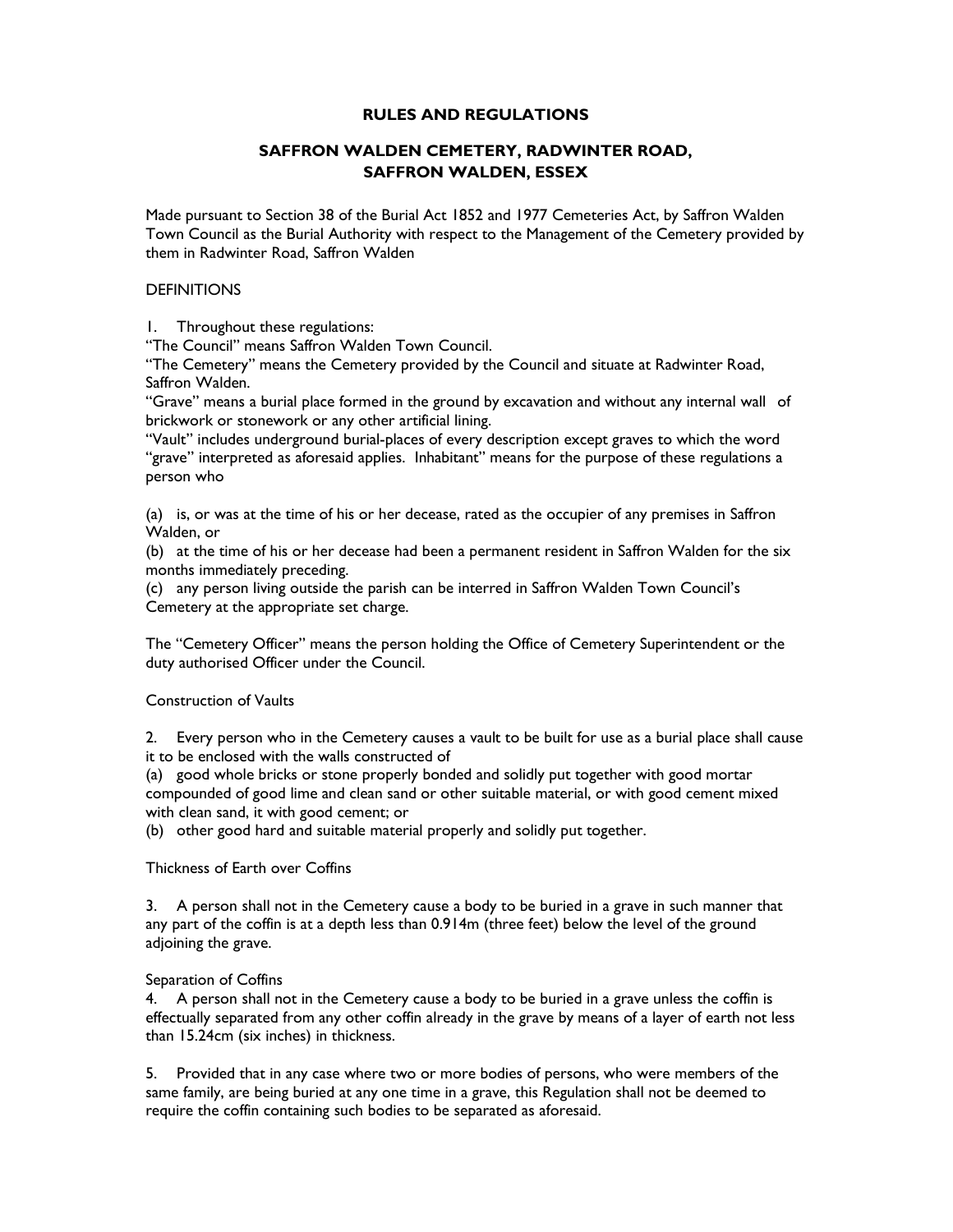## Re-opening of Graves

6. Where in the Cemetery, any grave is re-opened for the purpose of making another interment therein, a person shall not disturb any human remains interred therein or remove therefrom any soil which is offensive.

7. The Council shall have power in the case of any grave space in respect of which the Exclusive Right of Burial has been purchased and in which there is room for further interments to cause or suffer the grave to be opened for the purpose of burying therein the body or bodies of any other person or persons at the expiration of 14 years from the date of the last interment therein.

# Interment in Vaults

8. Every person who in the Cemetery buries a body in a vault shall, within a period of TWENTY-FOUR hours after the deposit in the vault of the coffin containing the body, cause the coffin to be wholly and permanently embedded in and covered with a layer or layers of good cement concrete, not less in any part than 15.24cm (SIX INCHES) thickness, or to be wholly and permanently enclosed in a separate cell or receptacle which shall be constructed of slate or stone flagging not less than 5.08cm (TWO INCHES) in thickness, properly jointed in cement, or of good brickwork in cement, and in such a manner as to prevent as far as may be practicable, the escape of any noxious gas from the interior of the cell or receptacle.

# Notices of Interment

9. Information may be obtained from, and applications for grave spaces and notices of interments may be made or given to Saffron Walden Town Council, The Town Hall, Saffron Walden, Essex, CB10 1HR, between 09.00 hours and 13.00 hours. No application or notice can be received on Saturday, Sunday, Christmas Day, Boxing Day, Good Friday or any day appointed as a Public Holiday.

10. Notices of Interment shall be given not less than two days previously exclusive of Saturday, Sunday, Christmas Day, Good Friday, Bank Holiday or any day appointed as a Public Holiday, for an earth grave, and three days for a brick grave or vault. When a brick grave or vault is to be reopened, only two days' notice shall be required. In special cases, and when circumstances admit, the Cemetery Officer is authorised to dispense with the full notice prescribed.

# Applications for Burial

11. A notice of interment must be on the form provided by the Town Council. Every notice must be properly filled up and contain a statement of the full First and Surname, and the calling or description of the person to be buried (and if such person is a minor the names of the parents), also the age, date of death, the parish and township in which it occurred, the usual residence of the deceased, the day and hour which it is intended the burial shall take place, the description number and depth of the vault or grave, the name of the person who will conduct the burial service and the dimensions of the coffin.

## Hours of Interment

12. Interments may take place daily, (for Saturday and Sunday see table of fees) except Christmas Day, Good Friday, or any day appointed as a Public Holiday between the following times:- April to September inclusive – 09.00 hours to 15.30 hours October to March inclusive – 09.00 hours to 15.00 hours.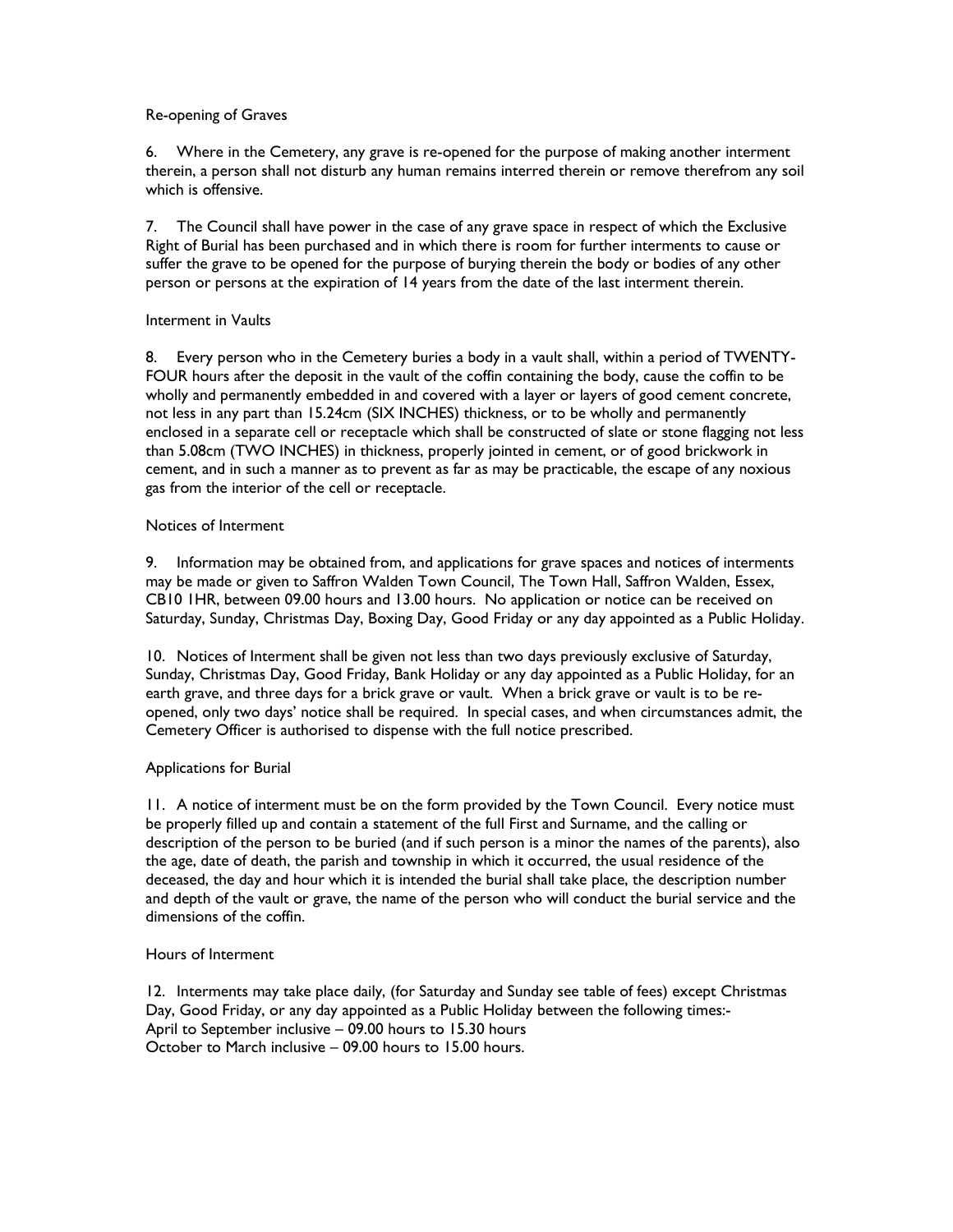No interment shall take place in the Cemetery other than between the times specified except in the case of an emergency certified by a Registered Medical Practitioner and then only with the approval of the Council.

## Punctuality to be Observed

13. The hours arranged or fixed for a funeral must be punctually observed, so as to prevent, as for far possible, the interference of one funeral by another.

## **Ministers**

14. Any duly authorised or recognised Minister, or other duly authorised person, may officiate at burials, provided the service or ceremony be decorously conducted.

 The person having charge of a funeral shall make all arrangements with the person intended to officiate at the interment. The Council undertake no responsibility on this account.

## Exclusive Right of Burial

15. No interment shall take place in any grave in Compartments 1-88 and no interment of ashes shall take place in any part of the Cemetery unless the Exclusive Right of Burial is purchased prior to the interment. The fees in accordance with those specified in the table of fees, shall be paid, and particulars of the purchaser's full name and address given to the Council at the time of handing in the notice of interment, unless the grave space shall have been previously purchased. Increased fees shall be paid by a purchaser of a grave space who is not an inhabitant of Saffron Walden but lives in an adjoining parish. There is also an increased fee to pay by a purchaser of a grave space who lives in a non-adjoining parish. A grant in a form approved by the Council will be made to the purchaser. No application for the purchase of a grave space in advance of requirements shall be accepted.

#### Production of Deed of Grant of Exclusive Right of Burial

16. No vault or grave, in which the Exclusive Right of Burial has been purchased, shall be opened without the production to the Cemetery Officer, at the time of giving notice of interment, of the Deed or Grant of Burial. Provided always that in cases where the Deed or Grant of Right of Burial has been lost of mislaid the grave will be opened on the application of any person whom the Council may consider entitled thereto on such person making a Statutory Declaration and giving an Indemnity to the Council in such terms as it may consider necessary and expedient.

Transfer of Exclusive Right of Burial

17. Grants of Exclusive Right of Burial may be transferred upon the following conditions:-

 Every transfer shall be registered with the duly authorised officer or servant of the Council, and where a transfer is made to any person not being an inhabitant of Saffron Walden, the transferee shall, before registration, pay such additional fees as, together with the fees paid by the grantee, shall amount to the sum which would have been payable if the grant had been originally made to the transferee.

## Fees

18. All fees shall be paid to the Council upon giving notice of the intended interment, or of the works in respect of which such fees are chargeable.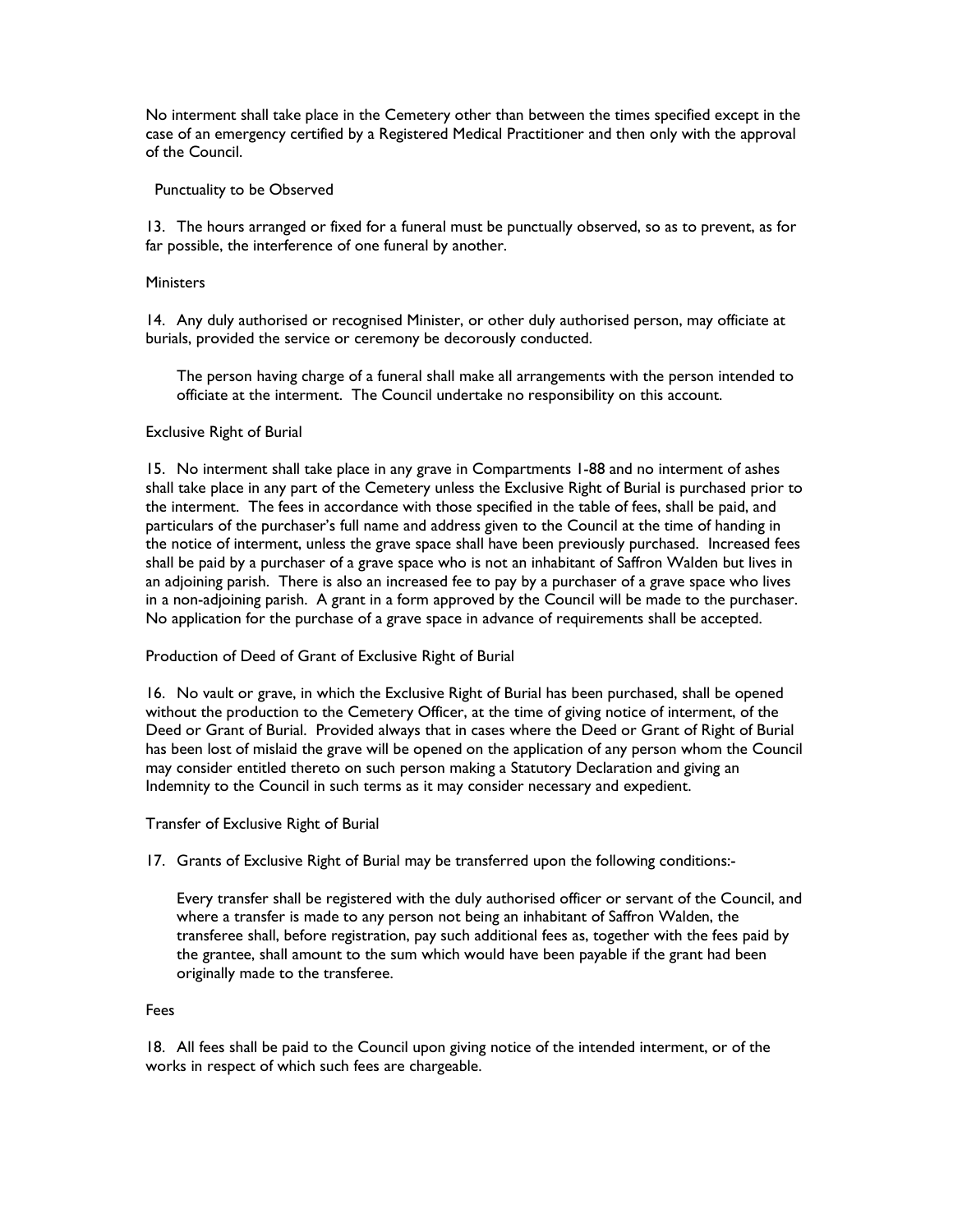## Double Fees for Non-Inhabitants

19. Increased fees specified in the table of fees shall be paid in respect of the interment of any person not being an inhabitant of Saffron Walden, and the erection of any headstone, curbing, monument or memorial upon the grant or value of any such person, except that certain fees regarding interment and the erection of monuments, as more clearly defined in the table of fees, shall not be doubled where the Exclusive Right of Burial in the grave was acquired at the single fee.

## Production of Certificate for Disposal

20. No interment can take place without the production to the Cemetery Officer of the Registrar's Certificate of Disposal or in the cases where an Inquest has been held, the Coroner's Order for Burial. Immediately before an interment, the person officiating thereat shall fill up and sign the Certificate of Burial which shall be handed to the Cemetery Officer.

## Interment of Still-Born Children

21. No interment of a still-born child can take place without the production to the Cemetery Officer of a certificate of a Registered Medical Practitioner, or a Registered Midwife, or an order of the Coroner.

## Interment to be in Grave Spaces

22. No interment shall take place in any part of the Cemetery, except in the grave spaces as marked out on the plan.

## Depth of Graves

23. No grave shall be dug in the first instance less than 1.82m (six feet) in depth except in the case of a grave where the Exclusive Right of Burial has been purchased.

Selected Grave Spaces to be Subject to Approval

24. The selection of grave spaces is, in all cases, to be subject to the approval of the Council.

## Digging of Graves

25. All graves shall be dug by a person or persons to be appointed by the Funeral Director or under instruction of Saffron Walden Town Council.

26. Only qualified grave diggers registered with Saffron Walden Town Council can be used.

# Construction of Brick Graves and Vaults

27. All vaults and brick graves shall be excavated for, constructed, and repaired by the order, and at the expense of the persons requiring the same, but under the directions of the Cemetery Officer. All persons employed by the purchaser or any Exclusive Right of Burial in a grave or vault space in perpetuity, or having the right to erect or fix any monument, shall perform their work strictly and entirely under the direction of the Cemetery Officer, and shall at the cost of such purchaser, fill up and level the ground, and remove all bricks, stone or other rubbish and materials and cart away the superfluous soil on the ground at the disposal of the Council, as may be required by the Cemetery Officer, and also make good all injury which in the progress of the works may be done to any adjacent vault or grave or to any tomb or memorial stone, or to any portion of the property of the Council. All mortar to be used in the Cemetery shall be brought to the ground ready-made, and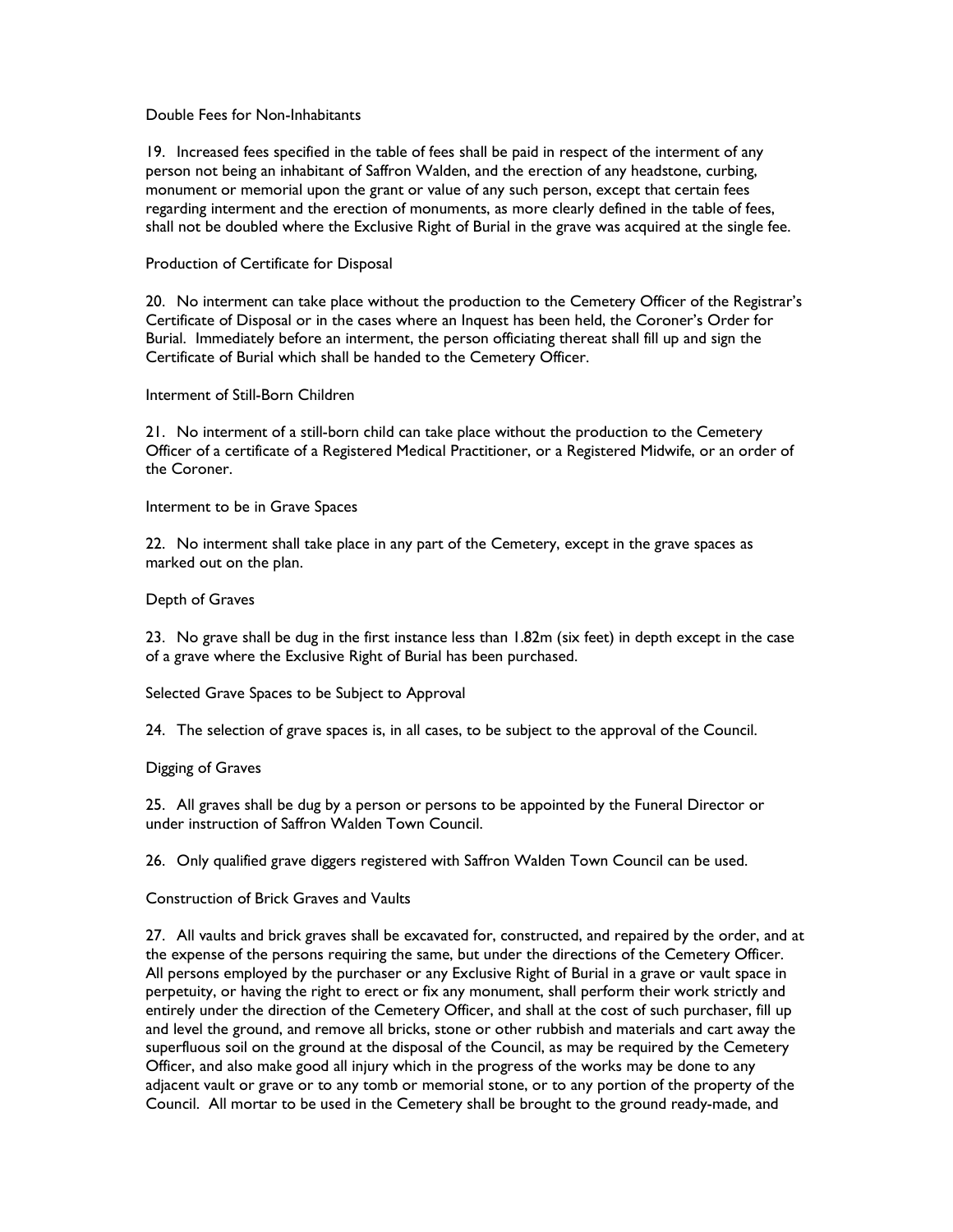shall be placed for use upon bankers. No building or other material shall be taken into or out of the Cemetery except through the gateway. No vehicles except those engaged by the Council will be allowed in the Cemetery other than funeral corteges and masons' carts except by special permission from the Cemetery Officer.

Monuments, Memorials etc.

28. No monument, gravestone enclosure, tablet or other memorial shall be erected in the Cemetery and no inscriptions shall be added to any such memorial without a previous grant of the right to do so and such right will be limited to grave spaces in which the grant of Exclusive Right of Burial has been granted. A drawing (upon forms which will be supplied on application) of every monument or gravestone and a copy of all proposed inscriptions shall be submitted to the Council for approval. The number of the grave corresponding with the register shall also be placed on each monument or gravestone.

29. When memorial stones, other than a vase or tablet are required to be erected on children's graves the memorial in the case of a headstone shall not exceed  $0.610$ m  $\times$  0.610 m (2'x2') and no footstone shall be permitted.

Tombs

30. In all cases where a tomb or ledge stone is placed over a brick grave, a brick foundation shall be carried from the brickwork in the grave to the surface of the ground.

Gravestones, etc, to be kept in repair

31. All gravestones, monuments, tombs, tablets, memorials, palisades, and curbs are to be kept in repair by the owners, and if not repaired after due notice, the Council may order the same to be laid down or removed to another part of the Cemetery. If no owner can be found to whom such notice can be given, then at the expiration of three months after advertisement in a local or County newspaper, the right to such gravestone, monument, tomb, tablet, memorial, palisades, or curb shall belong to the Council to be dealt with as they deem fit. Such gravestone, monuments, tombs, tablets, memorial, palisades or curbs shall not be removed from the Cemetery.

## Memorial, etc, on unpurchased graves

32. The Council shall have power in the case of any grave space in respect of which the Exclusive Right of Burial has not been purchased to remove from any such grave space any headstone, curbing, monument or other memorial erected or placed thereon.

## Re-purchase of Graves

33. The Council only shall have power to re-purchase from and at the request of the person possessing the Exclusive Right of Burial therein, any grave space no longer required by its owner, and such re-purchase shall be at the same fee as charged for the original purchase. Third party re-sale is not permitted.

## Planting Graves

34. No trees shall be planted in any part of the Cemetery except by the Council. No shrubs which, when grown, will exceed 0.91m (three feet) in height will be allowed on any grave space and any planting and cultivation will be subject to the approval of the Council and all overgrown trees or shrubs will be pruned or removed by their order.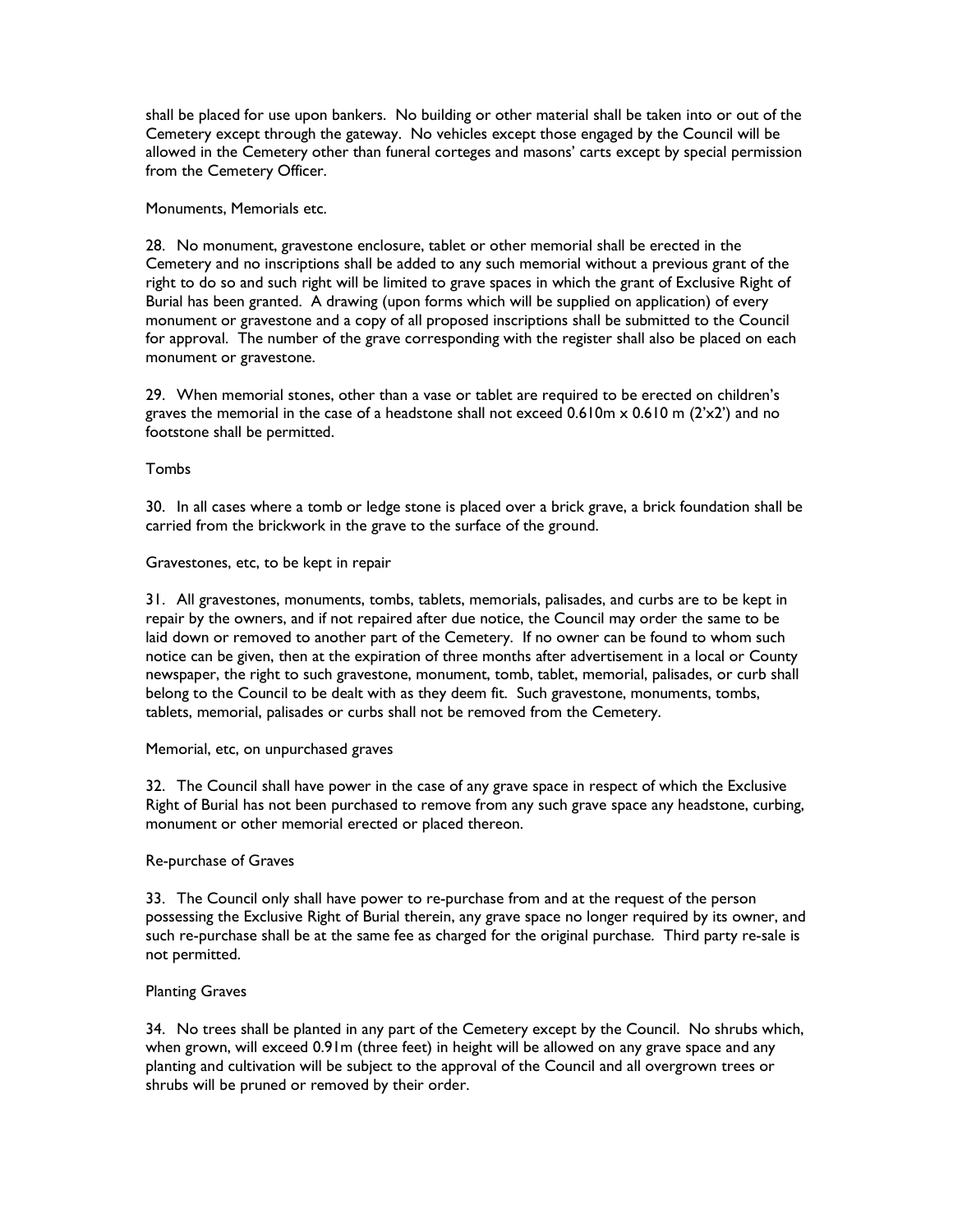## Maintenance of Graves in Perpetuity

35. Inhabitants of the parish of Saffron Walden may arrange with the Council for the maintenance of grave spaces on payment of annual fees in respect thereof. Maintenance will consist of the cutting of grass and re-turfing of the space when necessary.

## **Registers**

36. A register of all burials will be held at the Town Council offices which may be searched on any week day (Monday to Friday) from 10.00hours to 12noon.

37. A register of all Grants of Exclusive Rights of Burial in graves spaces issued by the Council will be kept at the Town Council offices, The Town Hall, Saffron Walden, CB10 1HR. Searches may be made on any week day (Monday to Friday) from 10.00hours to 12 noon.

#### Plan

38. A plan of the Cemetery, with the several grave spaces marked thereon is deposited and may be seen at the Town Council offices, The Town Hall, Saffron Walden, CB10 1HR, free of charge. Copies of the Rules and Regulations with respect to the management of the Cemetery and the Table of Fees and Charges for the use of the same, may be obtained on application at the Council Offices on payment of the required fee.

## Removal of Offenders

39. The Cemetery Officer or his/her agent may remove any person who shall be improperly deviate from the roads or paths, or who shall injure the turf, shrubs, or plants or any tombs, erections, or inscription, or otherwise misconduct themselves within the Cemetery.

#### Indecent Behaviour

40. A person shall not in the Cemetery by any violent or indecent behaviour, prevent, interrupt, or delay the decent and solemn burial of anybody, or obstruct, disturb, interrupt or annoy any other person lawfully using or frequenting the Cemetery.

## Dogs

41. Dogs are allowed to enter the Cemetery on a lead and the owner is to be responsible for clearing up any mess.

Unauthorised Entry to the Cemetery

42. A person shall not enter, or leave, or see to enter, or leave the Cemetery otherwise than through one of the gates or entrances constructed and provided by the Council for that purpose.

Visitors to Keep to Walks, etc.

43. All visitors must keep on the roads and walks and refrain from damaging the shrubs, plants, trees and flowers and must observe perfect decorum in all respects.

#### Admission of Children

44. Children under twelve years of age shall not be admitted unless under the care of a responsible person.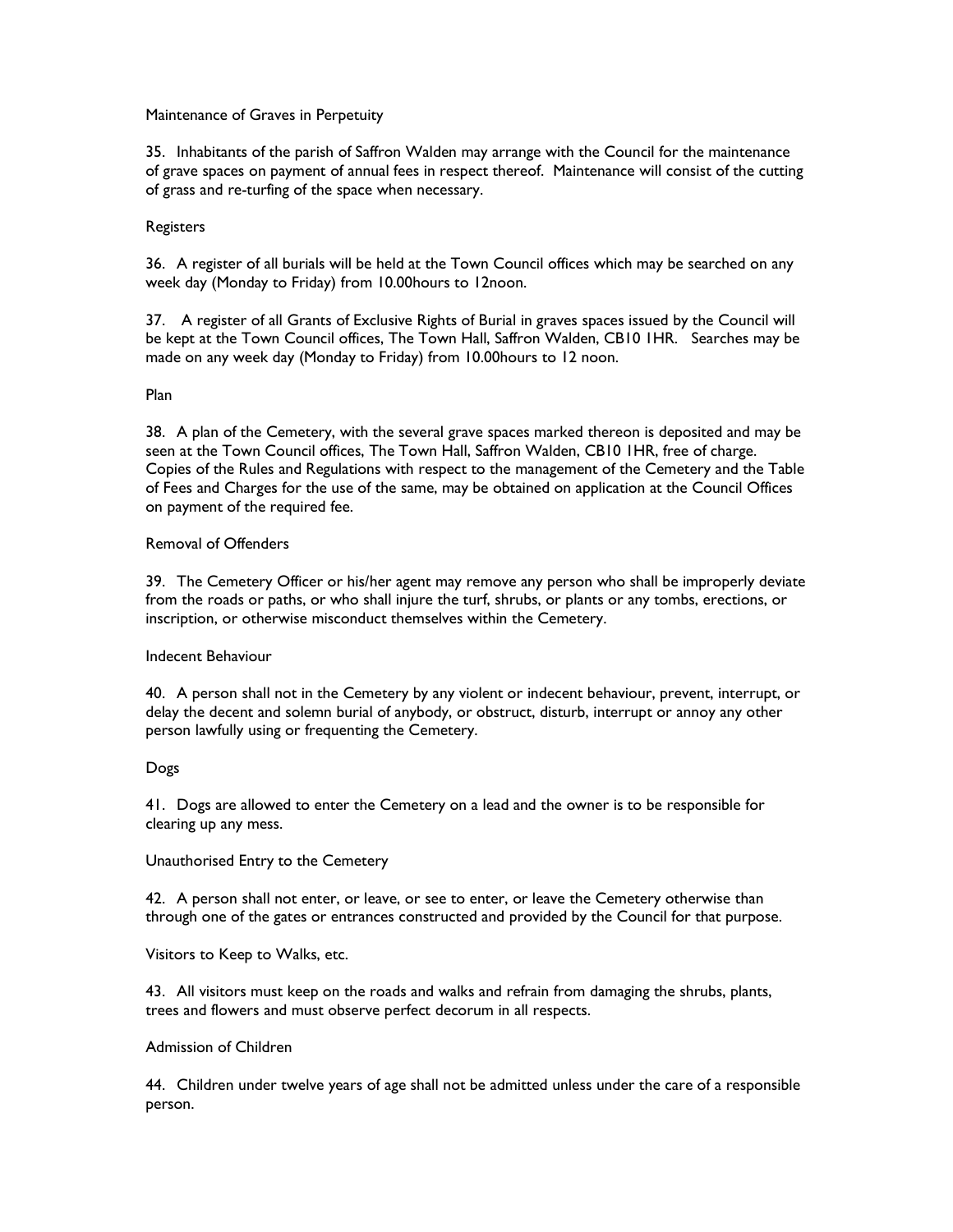## Motor Cars, Bicycles or Carriages

45. Motor cars, bicycles or carriages are admitted to the burial ground but must not exceed a speed of 20mph.

## Opening Hours

46. The Cemetery will be open to the public daily from 08.00hours until sunset during the months of October, November, December, January, February and March and from 08.00hours until 20.00hours during the months of April, May, June, July, August and September except Sundays when the Cemetery will be open from 12.00hours to 17.00hours.

## **Damages**

47. A person shall not wilfully destroy or injure any building, wall or fence belonging to the Cemetery, or destroy or injure any tree or plant therein, or daub or disfigure any wall thereof, or wilfully destroy, injure or deface any monument, tablet, inscription or gravestone within the Cemetery or do any other wilful damage therein, and any such damage shall be made good at the expense of the person causing it.

Regulations with respect to the Management of the Lawn Cemetery and the Garden of Remembrance

#### Interpretation

48. In these Regulations

 "Lawn Cemetery" means those sections of the Cemetery laid out by the Council and provided with a garden 0.60m (2'0") wide at the head of each row of graves.

 "Garden of Remembrance" means that part of the Cemetery designated by the Council for the interment of the ashes of the bodies of persons cremated,

"Traditional Area" means that part of the Cemetery designated by the Council and provided with a garden containing graves with headstones, curbset and concrete landings.

 "Plaque" means a memorial in the form of a metal plaque of a standard size and design approved by the Council.

#### Lawn Cemetery

49. No grave in the Lawn Cemetery shall be raised by turfing or in any other manner above the level of the ground immediately adjoining.

50. As soon as suitable after the interment of a body in the Lawn Cemetery the Council shall sow grass or place turf over the whole area of the grave other than the portion thereof forming part of the garden at the head of the grave.

51. The Council will maintain the whole of the Lawn Cemetery, including the planting of the gardens, without payment of any charge and no person other than a duly authorised officer or servant of the Council shall play any tree, shrub or plant therein or otherwise interfere with the lawns or gardens.